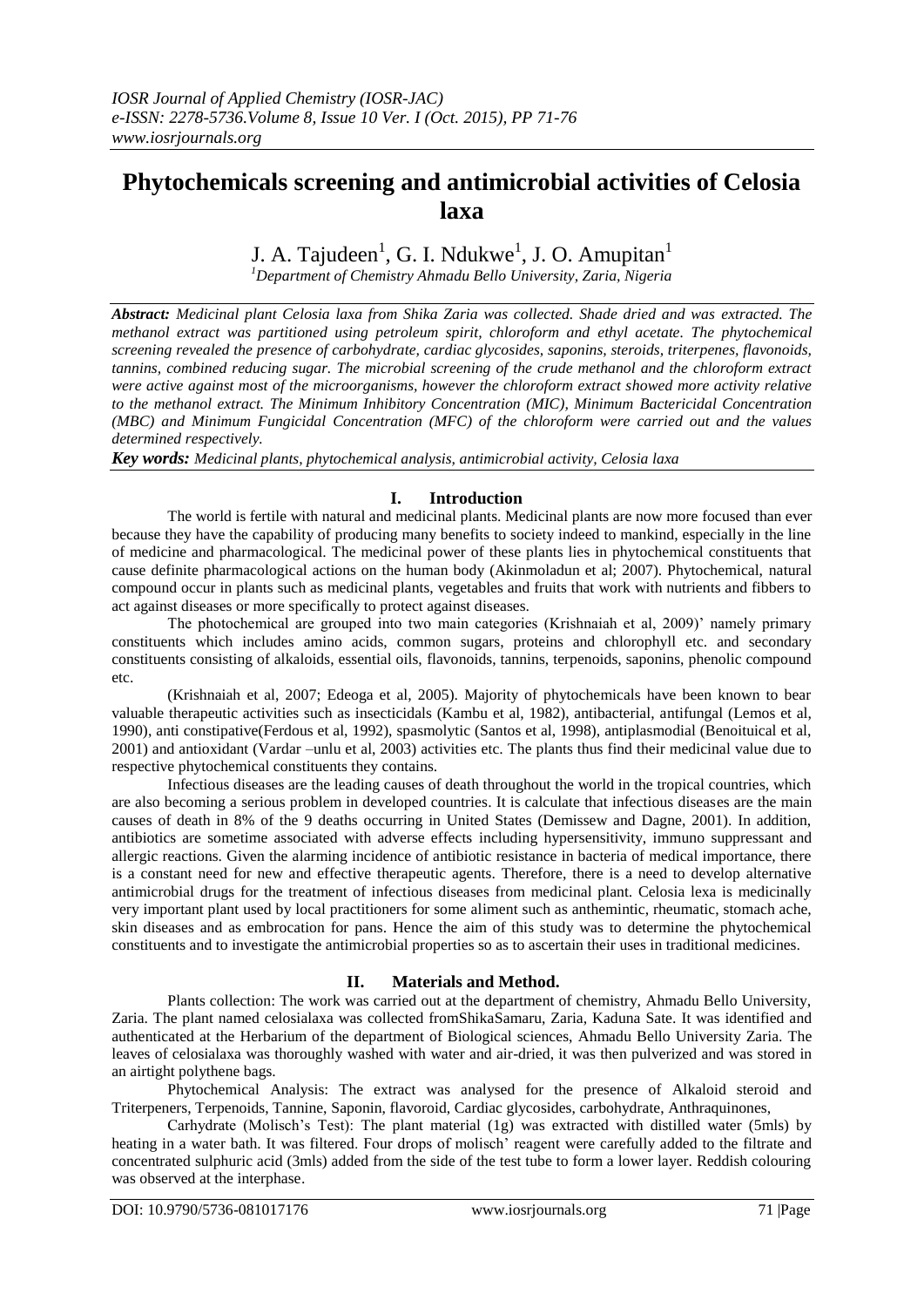Alkaloids: About 0.2g of the extracts was warmed with  $2\%$  H<sub>2</sub>s0<sub>4</sub> for two minutes. It was filtered and few drop of the solution was treated with Dragendoff reagent. Residue did not show any colour change with any precipitation.

Flavonoids: Extracts of about 0.2g was dissolved in diluted Na0H and Hel was added. A yellow solution that turns colourless, indicates the presence of flavonoids.

Cardiac glycosides: 5ml of the extract was treated with 2ml of glacial accetic acid containing one drop of ferric chloride solution. This was underplayed with 1ml of concentrates  $H_2s0_4$ . A brown ring of the interface indicates a deoxysugar characteristic of cardenolides. A violet ring may appear below the brown ring, while in acetic layer, a greenish ring may form just gradually throughout thin layer.

Anthraquinones (Borntrage's test): Small portion of the extract was shocked with 10ml of benzene and filtered. 5ml10% of ammonia solution was added to the filtrate and stirred. The production of a pink-red or violet colour indicates the presence of free antraguinones.

Saponins: About 0.2g of the extract was shaken with 5ml of distilled water and then heated to boil frothing (appearance of creamy miss of small bubbles) shows the presence of saponimes.

Tannine: Small quantity of the extracts was mixed with water and heated on water bath. The mixture was filtrate. A dark green solution indicate the presence of tannins.

Steroid and Triterpenes: Aqueous solution of acetic anhydride was added to the extract. 1ml of concentrated sulphuric acid was added down side the tube. The colour change was observed immediately and later Red, Pink or Purple colour indicates the pre3sence of triterpenes while blue or blue-green indicates steroids.

Antimicrobial screening of extracts: Pure clinical bacterial isolates of methcillia resistant staphylococcus aureus, salmonellatyphi, Pseddomonas aeruginosa, Proteus mirabilis, Proteus vulgaris, streptococcus pyogenes, shigelladysecandida, Bacillus subtile, corynebaiterumulceran and Escherichia coli were collected from the medical microbiology laboratory of the Ahmadu Bello University Teaching Hospital, Zaria, they were sub-culture on sterile nutrient broth and incubated at 37oc for 24hours. The resulting cultures were diluted with sterile normal saline to obtain final dilution containing approximately 108 cfu/ml.

Preparation of solution of plant extract for antimicrobial screening test: The extract were made into solution of various concentrations using dimethyisulphoxide (DSMO) as solvent, i.e. 50, 25, 12.5, 6.25, 3.12 mg/ml., were prepared for the methanol and chloroform extracts. Ure DSMO (10%) was used as control.

Stock solution of the plant extract were equally prepared by initially dissolving each of methanol and chloroform extract (5g) of the plant extract I DMSO (10ml) to obtain a concentration of 50mg/ml. this was the initial concentration of the extract used to determine the antimicrobial activities of each of the extract.

Determination of the antimicrobial activities of the methanol and chloroformextract of celocialaxa , Mueller Hinton agar was the medium used as the growth for the microbs. The medium was prepared according to the manufacture's instruction. Sterilize at 121oc for 5minutes and the medium poured into sterile petri-dishes, the plates were covered and allowed to cool completely and to solidify. Diffusion method was the method used for screening the extracts. The sterilized medium was seeded with 0.1ml of the standardninoculums of the test microorganisms. By the use a standard corkborer of 6mm in diameter, a well was cut at the concentration of 50mg/ml was then introduced into each well in the medium. The inoculated plates were incubated at 37oc for 24 hours after which each plate was observed for possible zones of inhibition. The zones were measured with a transparent ruler and the result recorded in millimetres.

### **III. Results**

Result of the photochemical screening of the plant of celosia laxa

| v<br>M.<br>۰,<br>$\sim$<br>× |  |
|------------------------------|--|
|------------------------------|--|

| <b>Property Tested</b>         | Inference |
|--------------------------------|-----------|
| Carbohydrate                   |           |
| Cardiac glycosides             |           |
| Anthraquinones                 |           |
| Saponins                       |           |
| <b>Steriod and Triterpenes</b> |           |
| Flavanoids                     |           |
| <b>Tannins</b>                 |           |
| Alkanoids                      |           |

 $Key + = Positive$ ,  $- = Negative$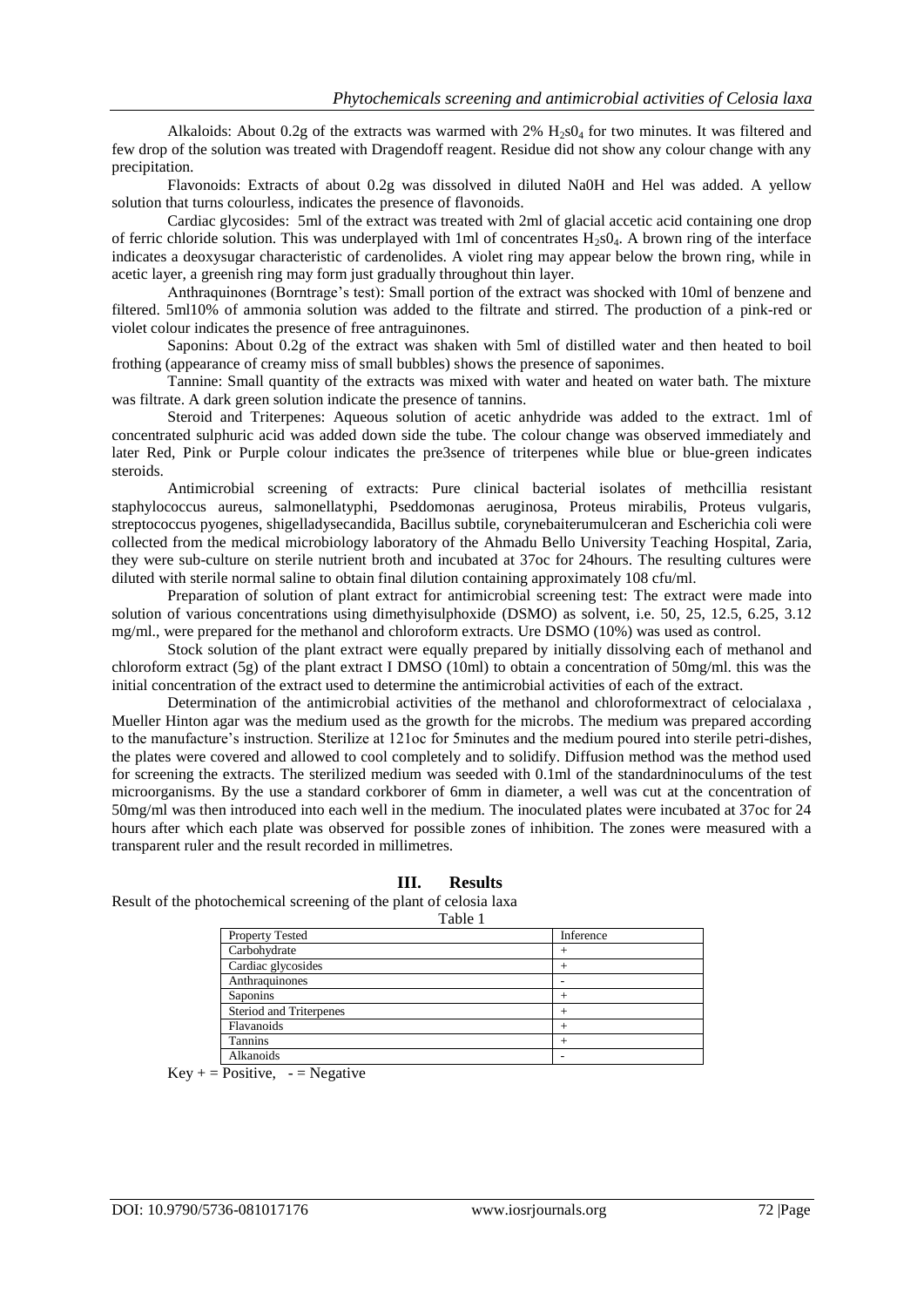| Antimicrobia activity screening of the methanol extract of Celosia laxa |                  |
|-------------------------------------------------------------------------|------------------|
| Table 2                                                                 |                  |
| Microorganism                                                           | Mothonol ovtroot |

| Microorganism           | Methanol extract |
|-------------------------|------------------|
| Methicillin R.S.A       | S                |
| Staphylococcus aureus   | S                |
| Staphylococcus pyogenes | R                |
| Bacillus subtile        | S                |
| Corynebacterumulceram   | S                |
| Escherichia coli        | R                |
| Proteus mirabilis       | R                |
| Proteus Vulgaris        | R                |
| Pseudomonas aeruginosa  | S                |
| Salmonella typhi        | S                |
| Shigelladysenteria      | S                |
| Candida albicans        | S                |
| Candida krusei          | R                |
| Candida tropical        | S                |

Zone of inhibition of the methanol extract

Table 3

| t aviv J                |                                             |  |  |  |  |  |
|-------------------------|---------------------------------------------|--|--|--|--|--|
| Microorganism           | Zone of Inhibition (mm) of methanol extract |  |  |  |  |  |
| Methicillin R.S.A       | 19                                          |  |  |  |  |  |
| Staphylococcus aureus   | 21                                          |  |  |  |  |  |
| Staphylococcus pyogenes | $\Omega$                                    |  |  |  |  |  |
| Bacillus subtile        | 20                                          |  |  |  |  |  |
| Corynebacterumulceram   | 17                                          |  |  |  |  |  |
| Escherichia coli        | $\Omega$                                    |  |  |  |  |  |
| Proteus mirabilis       | $\Omega$                                    |  |  |  |  |  |
| Proteus Vulgaris        | $\Omega$                                    |  |  |  |  |  |
| Pseudomonas aeruginosa  | 17                                          |  |  |  |  |  |
| Salmonella typhi        | $\Omega$                                    |  |  |  |  |  |
| Shigelladysenteria      | 22                                          |  |  |  |  |  |
| Candida albicans        | 18                                          |  |  |  |  |  |
| Candida krusei          | $\Omega$                                    |  |  |  |  |  |
| Candida tropical        | 17                                          |  |  |  |  |  |

Minimum Inhibitory Concentration (MIC) of the methanol extract of the leaves of Celosia laxa

| Table 4                 |                       |        |            |       |      |
|-------------------------|-----------------------|--------|------------|-------|------|
| Micro-organism          | Concentration (mg/ml) |        |            |       |      |
|                         | 50                    | 25     | 12.5       | 6.25  | 3.12 |
| Methicillin R.S.A       | MIC                   | $^{+}$ | $++$       | $+++$ |      |
| Staphylococcus aureus   |                       |        | <b>MIC</b> | $+$   | $++$ |
| Staphylococcus pyogenes |                       |        |            |       |      |
| Bacillus subtile        |                       |        | <b>MIC</b> | $+$   | $++$ |
| Corynebacterunulceran   | <b>MIC</b>            | $^{+}$ | $++$       | $+++$ |      |
| Eschrichia coli         |                       |        |            |       |      |
| Proteus mirabilis       |                       |        |            |       |      |
| Proteus vulgaris        |                       |        |            |       |      |
| Pseudomonas aeruginosa  | <b>MIC</b>            | $^{+}$ | $++$       | $+++$ |      |
| Salmonella typhi        |                       |        |            |       |      |
| Shigelladysenteria      |                       |        | <b>MIC</b> | $+$   | $++$ |
| Candida albicans        | <b>MIC</b>            | $^{+}$ | $++$       | $+++$ |      |
| Candida Krusei          |                       |        |            |       |      |
| Candida tropical        | <b>MIC</b>            | $^{+}$ | $++$       | $+++$ |      |
|                         |                       |        |            |       |      |

Key:  $=$  = No turbidity, MIC = Minimum Inhibitory Concentration, + = Turbid (Light Growth), ++ = Moderate turbidity,  $+++=$  High turbidity.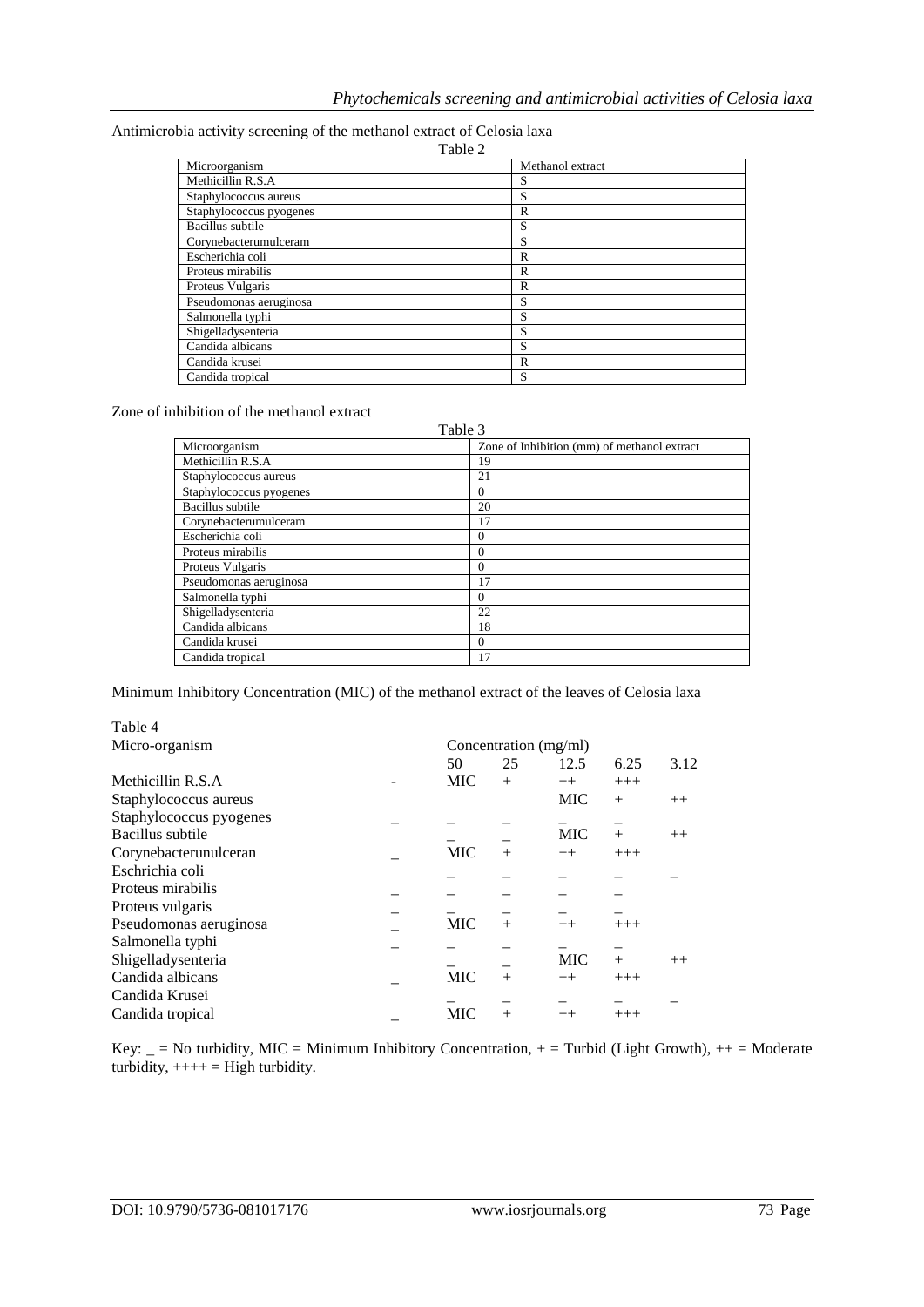| Table 5                                                                                                    |            |            |       |          |                       |
|------------------------------------------------------------------------------------------------------------|------------|------------|-------|----------|-----------------------|
| Micro-organism                                                                                             |            |            |       |          | Concentration (mg/ml) |
|                                                                                                            | 50         | 25         | 12.50 | 6.25     | 3.12                  |
| Methicillin R.S.A                                                                                          | <b>MBC</b> | $+$        | $++$  | $+++$    | $+++++$               |
| Staphylococcus aureus                                                                                      | <b>MBC</b> | $+$        | $++$  | $+++$    | $+++++$               |
| Staphylococcus pyogenes                                                                                    |            |            |       |          |                       |
| Bacillus subtile                                                                                           | <b>MBC</b> | $+$        | $++$  | $^{+++}$ | $+++++$               |
| Corynebacterunulceran                                                                                      | <b>MBC</b> | $+$        | $++$  | $+++$    | $+++++$               |
| Eschrichia coli                                                                                            |            |            |       |          |                       |
| Proteus mirabilis                                                                                          |            |            |       |          |                       |
| Proteus vulgaris                                                                                           |            |            |       |          |                       |
| Pseudomonas aeruginosa                                                                                     | <b>MBC</b> | $+$        | $++$  | $+++$    | $++++$                |
| Salmonella typhi                                                                                           |            |            |       |          |                       |
| Shigelladysenteria                                                                                         |            | <b>MBC</b> | $+$   | $++$     | $+++$                 |
| Candida albicans                                                                                           | <b>MBC</b> | $+$        | $++$  | $+++$    | $+++++$               |
| Candida Krusei                                                                                             |            |            |       |          |                       |
| Candida tropical                                                                                           | <b>MBC</b> | $+$        | $++$  | $+++$    | $++++$                |
| Key: $=$ No turbidity, MBC = Minimum Bacterial Concentration, $+$ = Turbid (Light Growth), $++$ = Moderate |            |            |       |          |                       |

Minimum Bacterial Concentration of the methanol extract of the leaves of Celosia laxa Table 5

The Antimicrobial of the chloroform extract of the leaves of Celosia laxa

| Table 6                 |   |         |               |             |
|-------------------------|---|---------|---------------|-------------|
| Test organism           |   | Extract | Ciprofloxacin | Fluconazole |
| Methicillin R.S.A       | S |         |               |             |
| Staphylococcus aureus   | S |         |               | R           |
| Staphylococcus pyogenes | R |         | c             | R           |
| Bacillus subtile        | S |         |               | R           |
| Corynebacterunulceran   | S |         |               | R           |
| Eschrichia coli         | S |         | c             | R           |
| Proteus mirabilis       | R |         |               | R           |
| Proteus vulgaris        | R |         |               | R           |
| Pseudomonas aeruginosa  | S |         | c             | R           |
| Salmonella typhi        |   |         |               | R           |
| Shigelladysenteria      |   |         | S             | R           |
| Candida albicans        |   |         | R             | S           |
| Candida Krusei          | R |         | R             |             |
| Candida tropical        | S |         |               |             |

#### **Key: S = Sensitive, R = Resistance**

turbidity,  $++=$  High turbidity.

The Antimicrobial of the chloroform extract of the leaves of Celosia laxa Table 7

| Test organism                                 | Extract | Ciprofloxacin | Fluconazole |    |          |
|-----------------------------------------------|---------|---------------|-------------|----|----------|
| Methicillin R.S.A                             | 26      |               |             |    |          |
| Staphylococcus aureus                         | 25      | 42            |             |    |          |
| Staphylococcus pyogenes 0                     |         | 40            |             |    |          |
| Bacillus subtile                              | 26      | 47            |             |    |          |
| Corynebacterunulceran                         | 24      | 37            |             |    |          |
| Eschrichia coli                               | 25      | 34            |             |    |          |
| Proteus mirabilis                             |         | 37            |             |    |          |
| Proteus vulgaris                              |         | 32            |             |    |          |
| Pseudomonas aeruginosa                        | 27      | 0             |             |    |          |
| Salmonella typhi                              | 26      | 30            | 0           |    |          |
| Shigelladysenteria                            | 22      |               | 42          |    | $\Omega$ |
| Klebsiella pneumonia                          | 21      |               | 37          |    | $\theta$ |
| Candida albicans                              | 21      | $\Omega$      |             | 32 |          |
| Candida Krusei                                | 0       |               |             | 30 |          |
| Candida tropicalis                            | 23      | 0             |             |    | 35       |
| <b>Key:</b> $S =$ Sensitive, $R =$ Resistance |         |               |             |    |          |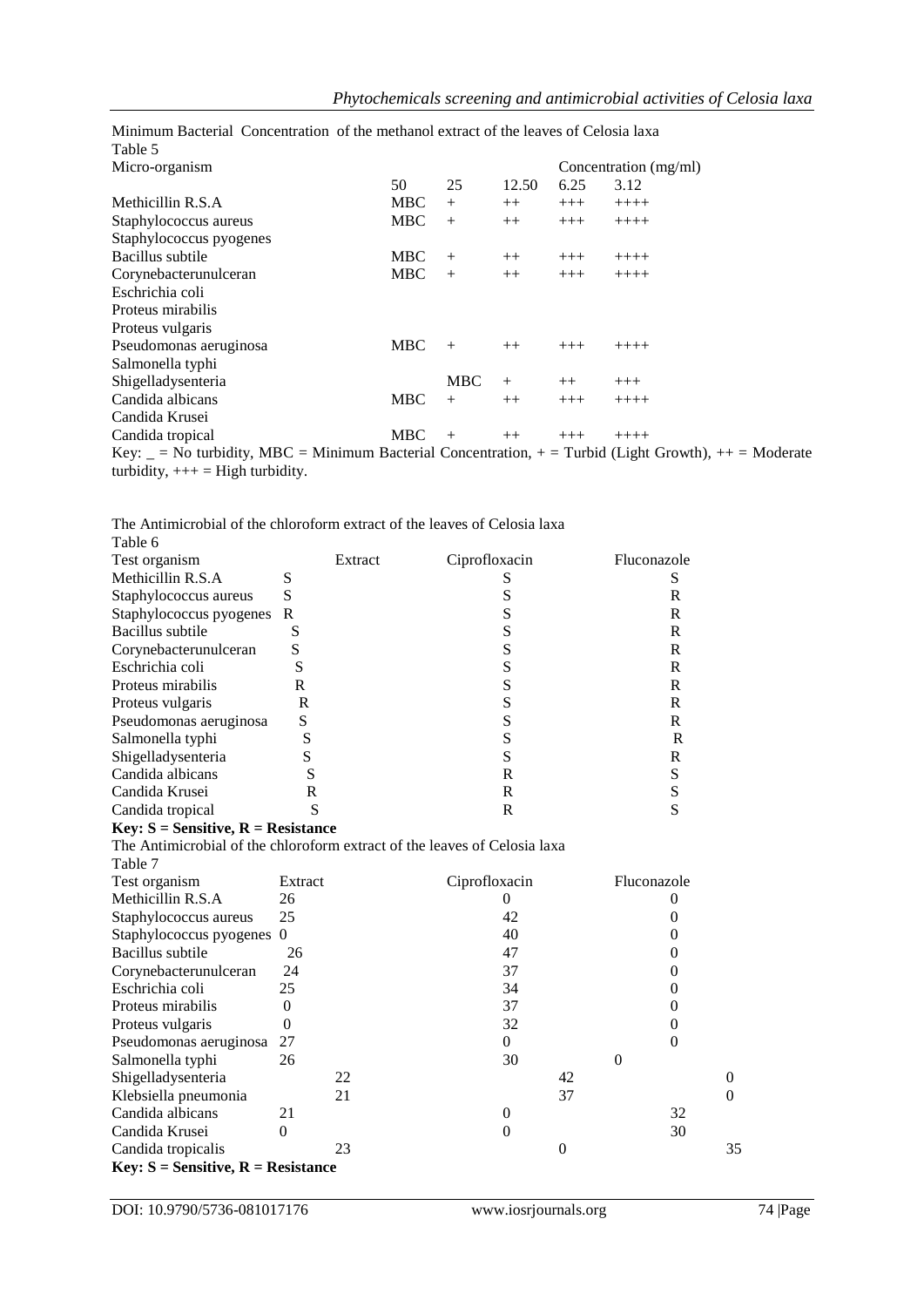| таше о                                                                                                      |                        |            |            |            |         |       |  |
|-------------------------------------------------------------------------------------------------------------|------------------------|------------|------------|------------|---------|-------|--|
| Test organism                                                                                               | Concentration in mg/ml |            |            |            |         |       |  |
|                                                                                                             |                        | 30         | 15         | 7.50       | 3.25    | 1.625 |  |
| Methicillin R.S.A                                                                                           |                        |            | MIC        | $^{+}$     | $++$    |       |  |
| Staphylococcus aureus                                                                                       |                        |            | <b>MIC</b> | $^{+}$     | $++$    |       |  |
| Staphylococcus pyogenes                                                                                     |                        |            |            |            |         |       |  |
| Bacillus subtile                                                                                            |                        |            |            | <b>MIC</b> | $++$    |       |  |
| Corynebacterunulceran                                                                                       |                        |            | <b>MIC</b> | $^{+}$     | $++$    |       |  |
| Eschrichia coli                                                                                             |                        |            | <b>MIC</b> | $+$        | $++$    |       |  |
| Proteus mirabilis                                                                                           |                        |            |            |            |         |       |  |
| Proteus vulgaris                                                                                            |                        |            |            |            |         |       |  |
| Pseudomonas aeruginosa                                                                                      |                        |            |            | MIC        | $^{+}$  |       |  |
| Salmonella typhi                                                                                            |                        |            | <b>MIC</b> | $^{+}$     | $^{++}$ |       |  |
| Shigelladysenteria                                                                                          |                        |            |            | <b>MIC</b> | $+$     | $++$  |  |
| Klebsiella pneumonia                                                                                        |                        |            | <b>MIC</b> | $+$        | $++$    | $+++$ |  |
| Candida albicans                                                                                            |                        | <b>MIC</b> | $^{+}$     | $++$       | $+++$   |       |  |
| Candida Krusei                                                                                              |                        |            |            |            |         |       |  |
| Candida tropicalis                                                                                          |                        |            |            | <b>MIC</b> | $+$     | $++$  |  |
| Key: $=$ No turbidity, MIC = Minimum Inhibitory Concentration, $+$ = Turbid (Light Growth), $++$ = Moderate |                        |            |            |            |         |       |  |
| turbidity, $++=$ High turbidity.                                                                            |                        |            |            |            |         |       |  |

#### **The Antimicrobial Activity of the chloroform extract of the leaves of Celosia laxa Table 8**

**The Antimicrobial Activity of the chloroform extract of the leaves of Celosia laxa**

| Table 9                  |            |                |              |               |        |
|--------------------------|------------|----------------|--------------|---------------|--------|
| Test organism<br>30mg/ml | 15mg/ml    | $7.5$ mg/ml    | $3.35$ mg/ml | $1.625$ mg/ml |        |
| Methicillin R.S.A        | <b>MBC</b> | $^{+}$         | $++$         | $+++$         |        |
| Staphylococcus aureus_   | <b>MBC</b> | $^{+}$         | $++$         | $+++$         |        |
| Staphylococcus pyogenes  |            |                |              |               |        |
| Bacillus subtile         | <b>MBC</b> | $^{+}$         | $^{++}$      | $+++$         |        |
| Corynebacterunulceran    | <b>MBC</b> | $^{+}$         | $++$         | $+++$         |        |
| Eschrichia coli          | <b>MBC</b> | $^{+}$         | $++$         | $+++$         |        |
| Proteus mirabilis        |            |                |              |               |        |
| Proteus vulgaris         |            |                |              |               |        |
| Pseudomonas aeruginosa   | <b>MBC</b> | $^{+}$         | $++$         | $+++$         |        |
| Salmonella typhi         | <b>MBC</b> | $^{+}$         | $++$         | $+++$         |        |
| Shigelladysenteria       | <b>MBC</b> | $^{+}$         | $++$         | $+++$         | $++++$ |
| Klebsiella pneumonia     | <b>MBC</b> | $^{+}$         | $++$         | $+++$         | $++++$ |
| Candida albicans MBC     | $+$        | $^{++}$        | $+++$        | $++++$        |        |
| Candida Krusei           |            |                |              |               |        |
| Candida tropicalis       | <b>MBC</b> | $^{+}$         | $++$         | $^{+++}$      |        |
|                          | $\cdots$   | $\cdot$ $\sim$ |              |               |        |

Key:  $\equiv$  = No Colony growth, MBC = Minimum Bacterial Concentration, + = Scanty colonies growth, ++ = Moderate colonies growth,  $+++$  = Heavy colonies growth,  $++++$  = Very heavy colonies growth.

## **IV. Summary and Conclusion**

The Preliminary phytochemical analysis was carried out on the plant Celosia laxa and the phytochemical screened. Plant metabolites were found in the plant material, they are carbohydrate, cardiac glycosides, saponins, sterioids, triterpenes, flavonoids, tannins, combined reducing sugar are present in the plant Celosia laxa.

The antimicrobial screening of the extracts were carried out in vitro on some microorganisms. The chloroform extract of celosia laxa has a zone of inhibition greater than that of the crude methanol from which the chloroform was partitioned. This show that the chloroform extracts was more active compare to the crude methanol extract which was also revealed in the minimum inhibitory concentration were 25mg/mi and 7.5mg/ml for the methanol and chloroform respectively. For the minimum bactericidal concentration, the MBC for the methanol extract starts from 50mg/ml for Methicillin Resistant Staphylococcus aureus, Staphylococcus aureus, Bacillus subtile, Corynebacterumulceran, Pseudomonas aeruginosa, Candida albicans and Candida tropicalis but was 15mg/ml for Methicillin Resistant Staphylococcus aureus, Staphylococcus aureus, Bacillus subtile, Corynebacterumulceran, Escherichia coli, Pseudomonas aeruginosa, Salmonella typi, while other test organism on chloroform extract had a MBC of 30mg/ml. These activities could be ascribe to the presence of secondary